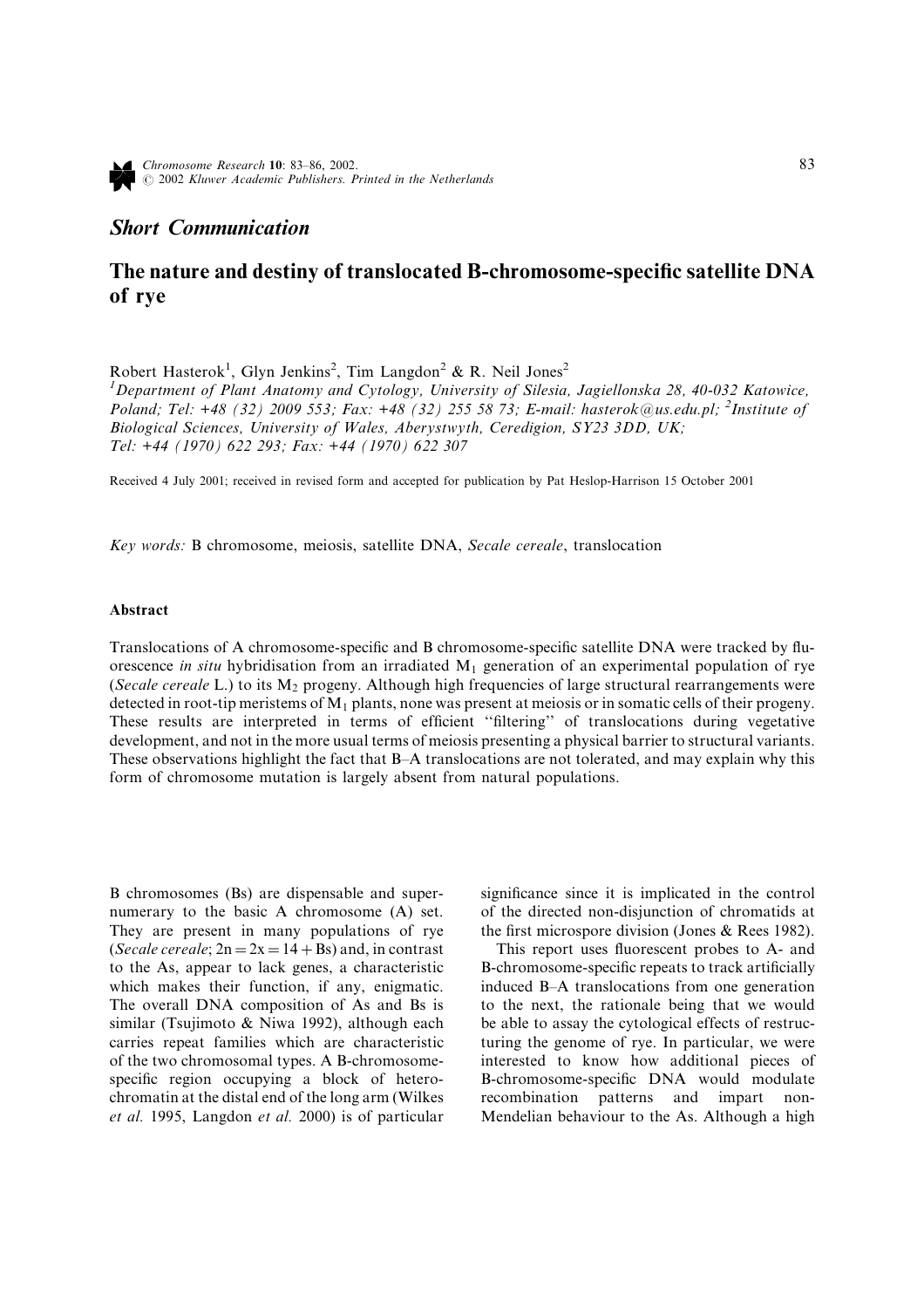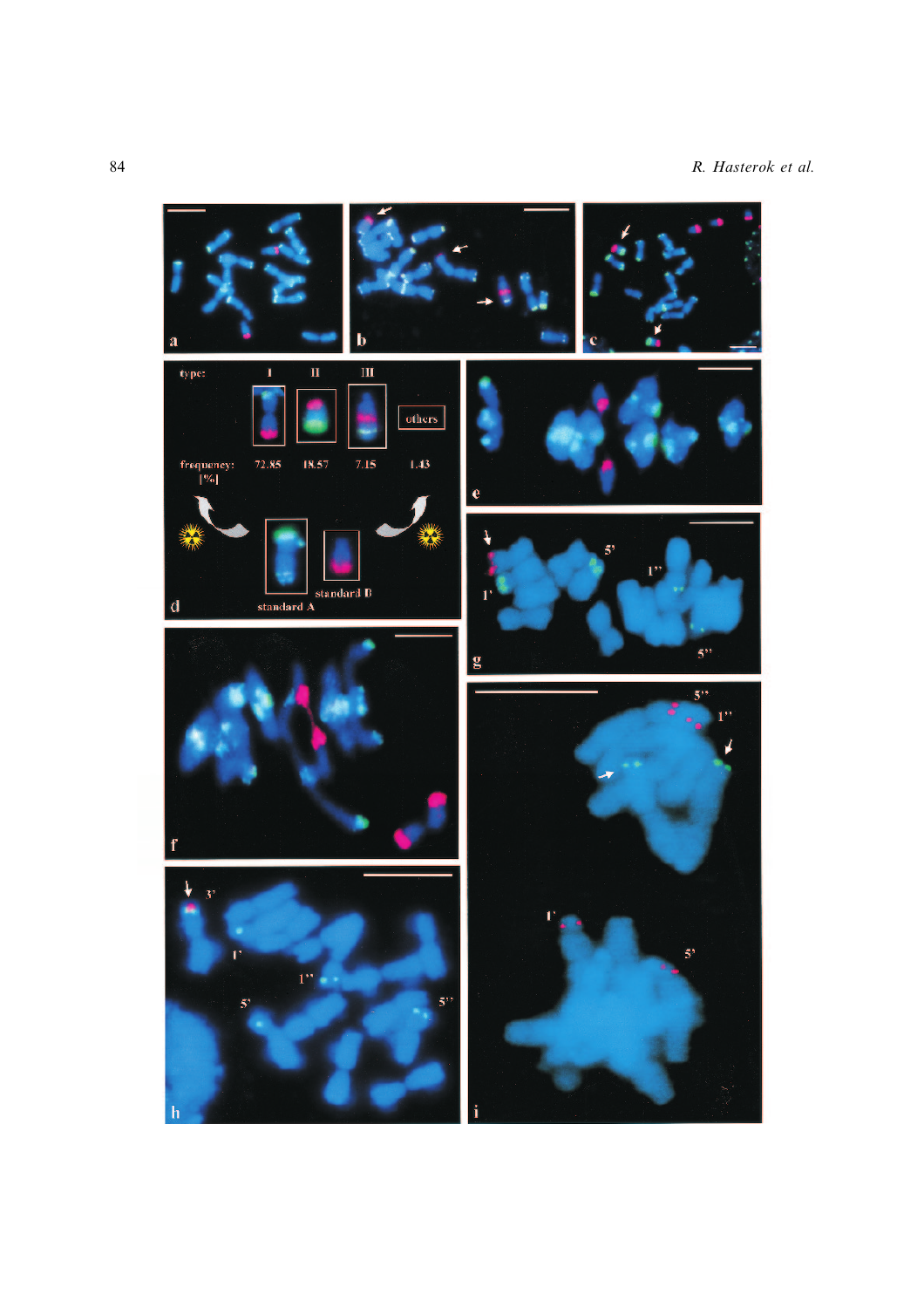### **Short Communication**

frequency of translocations was induced between the two chromosome types, this approach was, to a certain extent, thwarted by the 'disappearance' of most structural variants before meiosis of the  $M_1$  generation. However, these observations may have important implications in terms of intolerance of this form of chromosome mutation in natural populations.

Seeds of experimental B rye (Secale cereale L.;  $2n = 2x = 14 + 0$ -4B) were irradiated by 200 Gy of <sup>60</sup>Co gamma radiation. Root meristems of  $M_1$  seedlings were prepared as substrates for fluorescence in-situ hybridization (FISH; Hasterok et al. 2001) and the individual plants grown to maturity. Immature inflorescences were also prepared for FISH, and individual plants selfed to create progeny homozygous for translocations in the  $M_2$  generation. An A-chromosome-specific subtelomeric repeat sequence (pSc200; Vershinin et al. 1995), B-chromosome-specific subtelomeric repeat sequence (D1100; Sandery *et al.* 1990) and 5S rDNA (pTa794; Gerlach & Dyer 1980) were amplified in the presence of either rhodamine-4-dUTP (Amersham) or digoxigenin-11-dUTP (Roche) from plasmids, using PCR with universal M13 primers under standard conditions. FISH was performed according to Hasterok et al.  $(2001)$ .

Figure 1a shows a typical C-metaphase spread of chromosomes from an individual of a control (non-irradiated) population, which has been probed with the A- (green) and B- (red) chromosomespecific repeat sequences. The former is confined to most of the subtelomeric heterochromatic regions of the A chromosomes only, and is entirely consistent with published data (Vershinin et al. 1995). The latter occupies the distal regions of the B chromosomes only and is also consistent with previous observations (Wilkes et al. 1995, Langdon et al. 2000).

The root meristems of a total of 13  $M_1$  seedlings were screened by FISH for B-A translocations.

Eight  $(61.5\%)$  plants had detectable rearrangements, from which six were selected on the basis of their relatively high proportions of translocated C-metaphases, ranging from 10 to 78% of the sample of C-metaphases from individual plants. Figures 1b and 1c show the commonest types of translocation detected in a sample of 174 C-metaphases from the six plants. Figure 1d shows the relative frequencies of these, and their classification into distinct types. In type I, a single prominent block of B-chromosome-specific DNA is translocated to one arm of an A chromosome. Since the shape of the chromosome appears unchanged, the assumption is that the translocations in these cases are reciprocal. Type II translocations create chromosomes with indistinct primary constrictions and substantial blocks of D1100 and pSc200 repeats at opposite ends. Type III appears to be largely an intact B chromosome to which a large block of A chromatin has been translocated to the distal part of its long arm. Other structural variants are relatively rare and constitute less than 2% of those observed.

Metaphase I of meiosis was studied in all six plants known to have high frequencies of translocations in their root-tip meristems. Surprisingly, no rearrangements were detected at this stage. Meiosis is apparently normal, with A and B chromosomes forming separate bivalents (Figure 1e, f) or the latter failing to pair and forming univalents (Figure 1f).

Cytological screening of root-tip cells of 64 individuals of the  $M_2$  generation derived from selfing  $M_1$  plants known to harbour chromosomal rearrangements in somatic tissue revealed no large B-A translocations. However, in all C-metaphases of 22 (34.4%) plants, small fragments of B-specific chromatin were detected at the distal tip of either one (Figure 1g, h) or two (Figure 1i) A chromosomes of the complement. In some cases, these D1100 sites can be assigned to particular chromosomes by colocalisation with other chromosomal

Figure 1. FISH of A- (green) and B- (red) chromosome-specific repeats to C-metaphase chromosomes of a control (non-irradiated) plant (a) and  $M_1$  generation (b,c). The classification and relative frequencies of the three most numerous types of translocation are shown in (d). (e-f) FISH of D1100 B-specific (red) and pSc200 A-specific (green) sequences to metaphase I of meiosis in pollen mother cells of the  $M_1$  generation. Note the B rod bivalent with a distal chiasma in the long arm and the two B univalents in (f).  $(g-i)$  FISH of the B-specific repeat (red) and 5S rDNA (green) to C-metaphase chromosomes of the  $M_2$  generation. In (i), the colours are reversed. The identities of the chromosomes with 5S rDNA loci are indicated. Note the colocalization of translocated B-chromosome-specific DNA and rDNA on chromosome 3 in (h). B-A translocations are indicated by arrows. Bar equals 10  $\mu$ m.